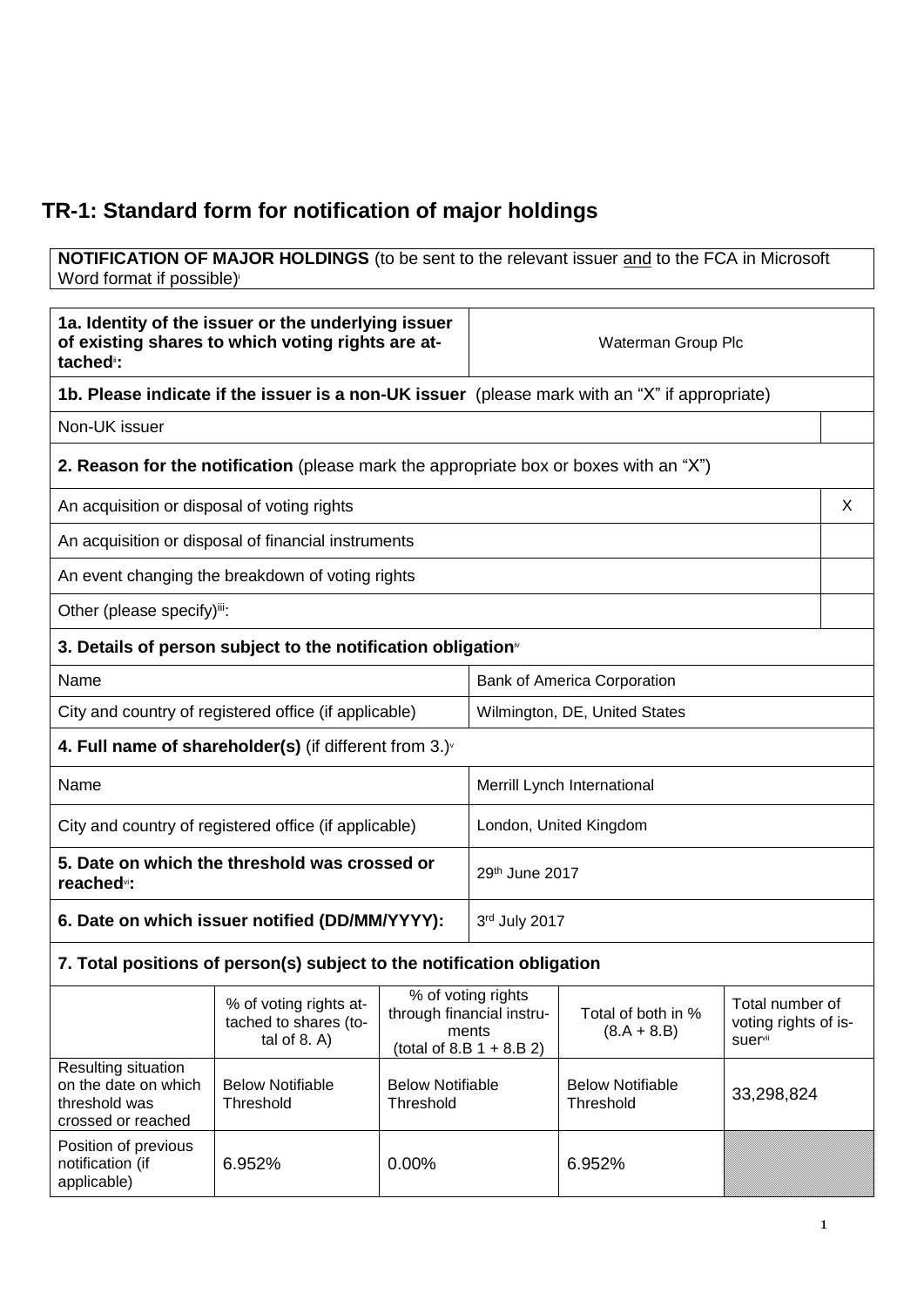## **8. Notified details of the resulting situation on the date on which the threshold was crossed or reached**viii

## **A: Voting rights attached to shares**

| Class/type of<br>shares | Number of voting rightsix                                     |                                                                       | % of voting rights                                            |                                                                       |  |
|-------------------------|---------------------------------------------------------------|-----------------------------------------------------------------------|---------------------------------------------------------------|-----------------------------------------------------------------------|--|
| ISIN code (if possible) | <b>Direct</b><br>(Art 9 of Directive<br>2004/109/EC) (DTR5.1) | <b>Indirect</b><br>(Art 10 of Directive<br>2004/109/EC)<br>(DTR5.2.1) | <b>Direct</b><br>(Art 9 of Directive<br>2004/109/EC) (DTR5.1) | <b>Indirect</b><br>(Art 10 of Directive<br>2004/109/EC)<br>(DTR5.2.1) |  |
| GB0009422543            | <b>Below Notifiable</b><br>Threshold                          | <b>Below Notifiable</b><br>Threshold                                  | <b>Below Notifiable</b><br>Threshold                          | <b>Below Notifiable</b><br>Threshold                                  |  |
|                         |                                                               |                                                                       |                                                               |                                                                       |  |
|                         |                                                               |                                                                       |                                                               |                                                                       |  |
| <b>SUBTOTAL 8. A</b>    | <b>Below Notifiable Threshold</b>                             |                                                                       | <b>Below Notifiable Threshold</b>                             |                                                                       |  |

| B 1: Financial Instruments according to Art. 13(1)(a) of Directive 2004/109/EC (DTR5.3.1.1 (a)) |                               |                                          |                                                                                                        |                    |
|-------------------------------------------------------------------------------------------------|-------------------------------|------------------------------------------|--------------------------------------------------------------------------------------------------------|--------------------|
| Type of financial in-<br>strument                                                               | <b>Expiration</b><br>$date^x$ | Exercise/<br><b>Conversion Period</b> xi | <b>Number of voting rights</b><br>that may be acquired if<br>the instrument is<br>exercised/converted. | % of voting rights |
| N/A                                                                                             | N/A                           | N/A                                      | N/A                                                                                                    | N/A                |
|                                                                                                 |                               |                                          |                                                                                                        |                    |
|                                                                                                 |                               |                                          |                                                                                                        |                    |
|                                                                                                 |                               | <b>SUBTOTAL 8. B 1</b>                   | N/A                                                                                                    | N/A                |

| 2004/109/EC (DTR5.3.1.1 (b))           |                                        | B 2: Financial Instruments with similar economic effect according to Art. 13(1)(b) of Directive |                                                                |                            |                    |
|----------------------------------------|----------------------------------------|-------------------------------------------------------------------------------------------------|----------------------------------------------------------------|----------------------------|--------------------|
| <b>Type of financial</b><br>instrument | <b>Expiration</b><br>date <sup>x</sup> | Exercise/<br><b>Conversion Pe-</b><br>riod xi                                                   | <b>Physical or</b><br>cash<br><b>settlement</b> <sup>xii</sup> | Number of<br>voting rights | % of voting rights |
| N/A                                    | N/A                                    | N/A                                                                                             | N/A                                                            | N/A                        | N/A                |
|                                        |                                        |                                                                                                 |                                                                |                            |                    |
|                                        |                                        |                                                                                                 |                                                                |                            |                    |
|                                        |                                        |                                                                                                 | <b>SUBTOTAL</b><br>8.B.2                                       | N/A                        | N/A                |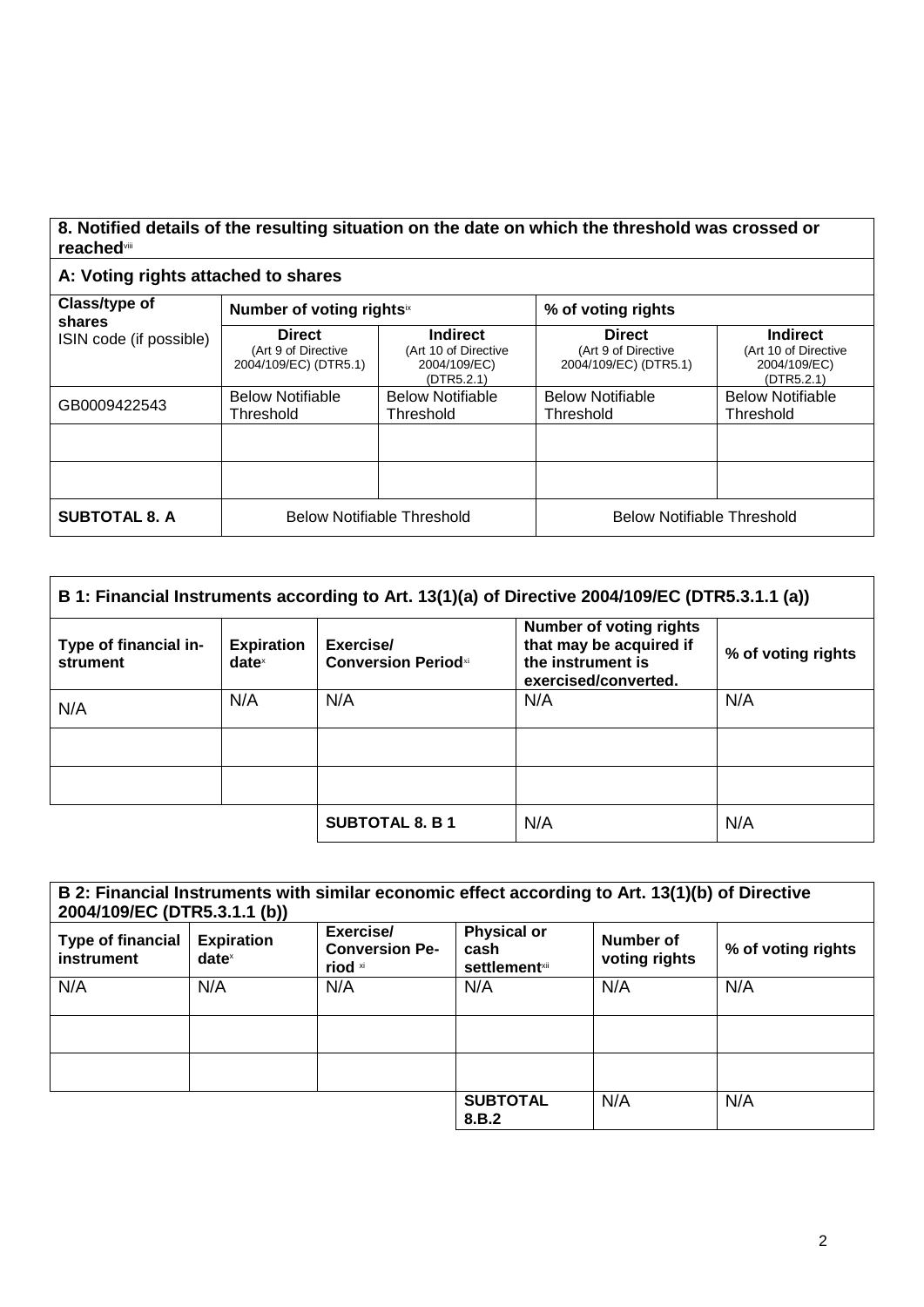| 9. Information in relation to the person subject to the notification obligation (please mark the<br>applicable box with an "X")                                                                                                                                                                                            |                                      |     |                                      |  |  |
|----------------------------------------------------------------------------------------------------------------------------------------------------------------------------------------------------------------------------------------------------------------------------------------------------------------------------|--------------------------------------|-----|--------------------------------------|--|--|
| Person subject to the notification obligation is not controlled by any natural person or legal entity and does not<br>control any other undertaking(s) holding directly or indirectly an interest in the (underlying) issuerxill                                                                                           |                                      |     |                                      |  |  |
| Full chain of controlled undertakings through which the voting rights and/or the<br>financial instruments are effectively held starting with the ultimate controlling natural person or legal entityxiv<br>(please add additional rows as necessary)                                                                       |                                      |     |                                      |  |  |
| % of voting rights<br>through financial in-<br>Total of both if it<br>% of voting rights<br>if it equals or is<br>struments if it<br>equals or is higher<br>Name <sup>xv</sup><br>higher than the no-<br>than the notifiable<br>equals or is higher<br>tifiable threshold<br>than the notifiable<br>threshold<br>threshold |                                      |     |                                      |  |  |
| <b>Bank of America Corporation</b>                                                                                                                                                                                                                                                                                         | N/A                                  | N/A | N/A                                  |  |  |
| <b>NB Holdings Corporation</b>                                                                                                                                                                                                                                                                                             | N/A                                  | N/A | N/A                                  |  |  |
| Merrill Lynch International Incorporated                                                                                                                                                                                                                                                                                   | N/A                                  | N/A | N/A                                  |  |  |
| Merrill Lynch Group Holdings I, L.L.C.                                                                                                                                                                                                                                                                                     | N/A                                  | N/A | N/A                                  |  |  |
| <b>BofAML Jersey Holdings Limited</b>                                                                                                                                                                                                                                                                                      | N/A                                  | N/A | N/A                                  |  |  |
| BofAML EMEA Holdings 1 Limited                                                                                                                                                                                                                                                                                             | N/A                                  | N/A | N/A                                  |  |  |
| BofAML EMEA Holdings 2 Limited                                                                                                                                                                                                                                                                                             | N/A                                  | N/A | N/A                                  |  |  |
| ML UK Capital Holdings Limited                                                                                                                                                                                                                                                                                             | N/A                                  | N/A | N/A                                  |  |  |
| Merrill Lynch International                                                                                                                                                                                                                                                                                                | <b>Below Notifiable</b><br>Threshold | N/A | <b>Below Notifiable</b><br>Threshold |  |  |

| <b>10.</b> In case of proxy voting, please identify: |  |
|------------------------------------------------------|--|
| Name of the proxy holder                             |  |
| The number and % of voting rights held               |  |
| The date until which the voting rights will be held  |  |

## **11. Additional information**xvi